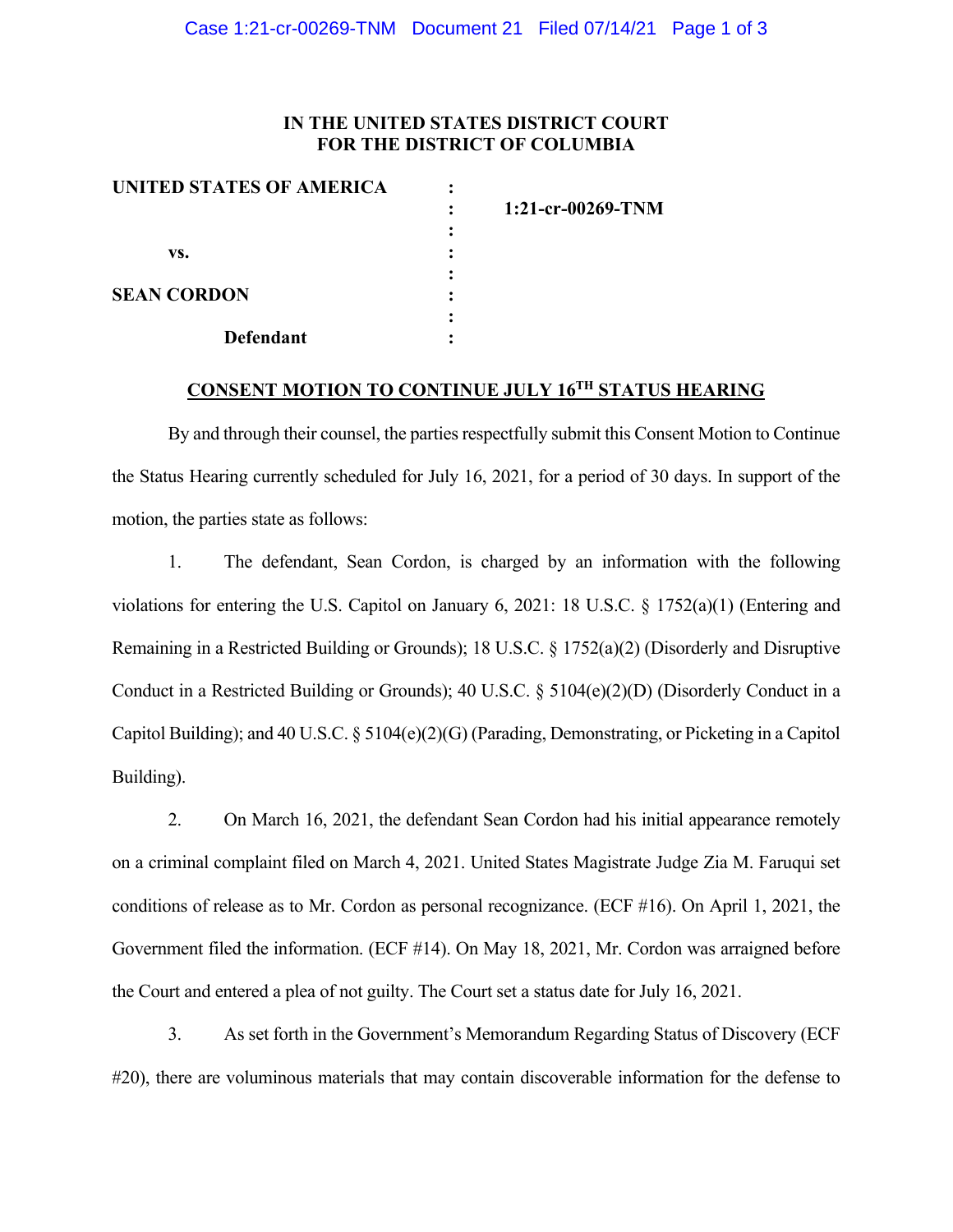#### Case 1:21-cr-00269-TNM Document 21 Filed 07/14/21 Page 2 of 3

review. Also, the Government has extended a plea offer that remains open to the next status, currently scheduled for July 16, 2021. A continuance of the status hearing would provide additional time to review discovery and would facilitate a possible resolution of Mr. Cordon's case.

4. Mr. Cordon agrees to toll speedy trial from July 16, 2021, to the new date for a status.

WHEREFORE, Defendant Mr. Cordon, with the consent of the United States of America, respectfully requests the July 16, 2021, status date be continued for a period of 30 days.

RaquinMercer LLC

/s/

By:

Stephen Mercer, #MD12855 5906 Hubbard Drive Rockville, Maryland 20852 Tel: (301) 880-9270 Fax: (833) 816-5605 Email: Steve@RaquinMercer.com

*Attorney for Sean Cordon*

### **CERTIFICATE OF SERVICE**

I HEREBY CERTIFY that this Consent Motion was served this July 14, 2021, *via* the DC-ECF filing system on:

> Clayton O'Connor Trial Attorney, detailed to the United States Attorney's Office for the District of Columbia 555 Fourth Street, N.W. Washington, D.C. 20530 202-616-3308 Clayton.oconnorAusdoj.gov

> > /s/

By:

Steve Mercer